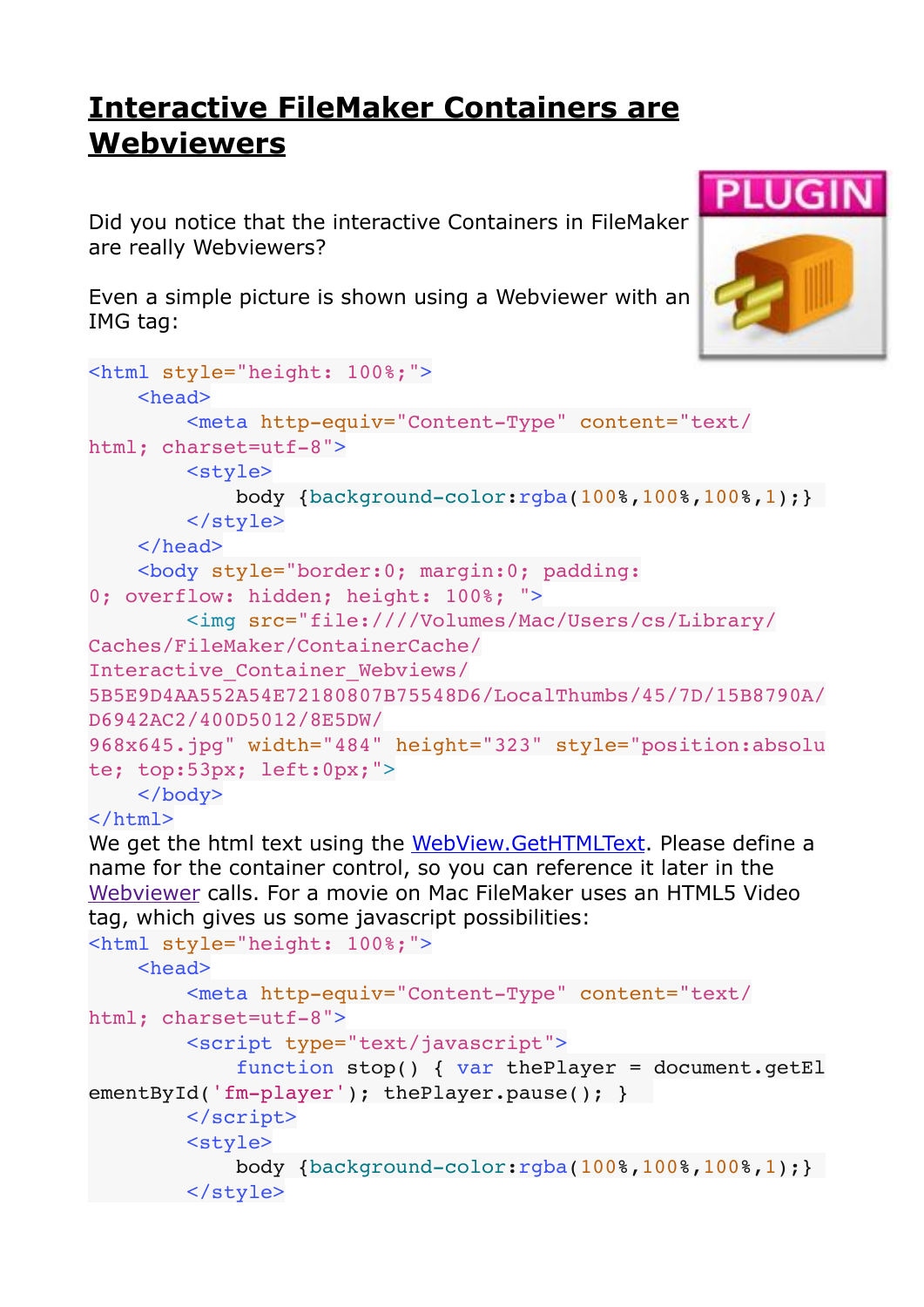```
    </head>
        <body style="border:0; margin:0; padding:
0; overflow: hidden; height: 100%; ">
                <video id="fm-player" src="file:///Volumes/Mac/
Users/cs/Library/Caches/FileMaker/ContainerCache/
Interactive_Container_Webviews/
5B5E9D4AA552A54E72180807B75548D6/LocalThumbs/60/D8/1FE4E8EC/
250843FA/E9A86910/17F9/
test.mp4" controls="true" width="100%" height="100%" style="
position:absolute; top:0px; left:0px;">
             /        </video>
        </body>
</html>
```
As you see, the video tag has the id "fm-player" and we can use that to run Javascript.

```
MBS( "WebView.RunJavaScript" ; "movie"; 
"document.getElementsByTagName('video')[0].play();" )
```
This function call will look for the first video tag and start the movie in the webviewer using the [play](http://www.w3schools.com/tags/av_met_play.asp) command..

Next the HTML from Windows with using the MediaPlayer embedded video player:

```
<html style="height: 100%;">
        <head>
                <meta http-equiv="Content-Type" content="text/
html; charset=utf-8">
                <style>
                         body {background-color:rgb(255,255,255);}
                </style>
        </head>
        <body style="margin: 0px; padding: 0px; border: 0px curr
entColor; border-
image: none; height: 100%; overflow: hidden; transform: scal
e(2); ">
                <object width="100%" height="100%" id="Player" class
id="CLSID:6BF52A52-394A-11d3-B153-00C04F79FAA6">
                         <PARAM NAME="URL" VALUE="C:
\Users\Administrator\AppData\Local\Temp\FileMaker\ContainerC
ache\Interactive Container Webviews\6357DC74F75BA5A743F9BEC2
4832484D\LocalThumbs\60\D8\1FE4E8EC\250843FA\E9A86910\17F9\t
```